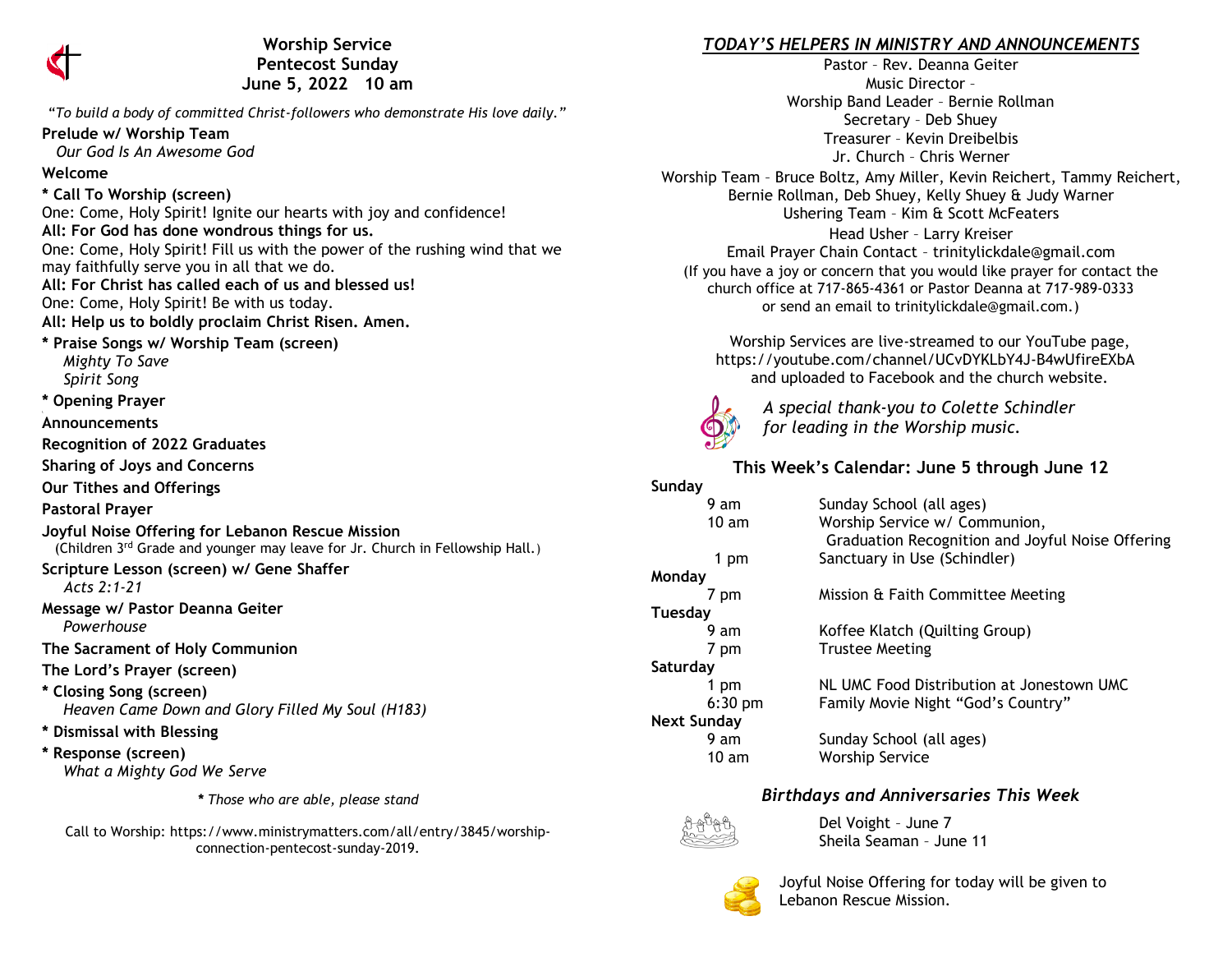

**MINISTRY SIGN-UP** – Sign-up sheets for Greeters, Scripture Readers and Jr. Church Teachers are located on the table in the lobby. *Sign up for a week or so.* --------------------------------------------------------------------------------------------

### **Trinity UMC is looking for a part-time Keyboardist/Pianist**



Applicant should be proficient on playing keyboard instruments. Have the ability to read music and to work with other musicians/vocalists. Be comfortable with Contemporary and Traditional Music/Worship styles. Contact the church for a complete job description at 717-865- 4361 or [trinitylickdale@gmail.com.](mailto:trinitylickdale@gmail.com) -------------------------------------------------**-------------------------------------------**

**NL UMC FOOD DISTRIBUTION** - Saturday, June 11<sup>th</sup> at 1 pm (while supplies last) in the parking lot at Jonestown UMC. -------------------------------------------------**-------------------------------------------**

**FAMILY MOVIE NIGHT -** Saturday, June 11<sup>th</sup> at 6:30 pm in the Sanctuary. Our movie will be "*God's Country*".



**MONUMENTAL VBS "Celebrating God's Greatness" June 27 to July 1 6:30—8:30 pm 3 years old thru completed 6th grade**

--------------------------------------------------------------------------------------------

At VBS, we will go off-road for adventures through the colorful canyons and trails of God's great outdoors. By exploring God's awesomeness, kids form a rock-solid faith for the road ahead! Registration paperwork is on the table in the lobby and on the church website. Questions or to volunteer, see Gay Kreiser or Deb Shuey. --------------------------------------------------------------------------------------------

**SUMMER CHURCH CAMP -** Start picking your Summer Church Camp Adventure. Brochures for Gretna Glen Camp are available in the lobby. The church will pay half the fee for one camp for any child/youth from Trinity who attends. Need help selecting a camp for your child, see Sheila Seaman or Pastor Deanna.



**Tyler McFeaters** – Son of Scott & Kim McFeaters. Graduate of Pennsylvania State University with a Master's Degree in Plant Pathology, dual title in International Agriculture and Development. Tyler has accepted a position at Pennsylvania State University as a Research Technologist.

**Elizabeth Voight** – Daughter of Del & Lori Voight. Graduate of Pennsylvania State University with a Bachelor of Science in Early Childhood Education (Prek-4). Elizabeth plans on teaching in an elementary school.